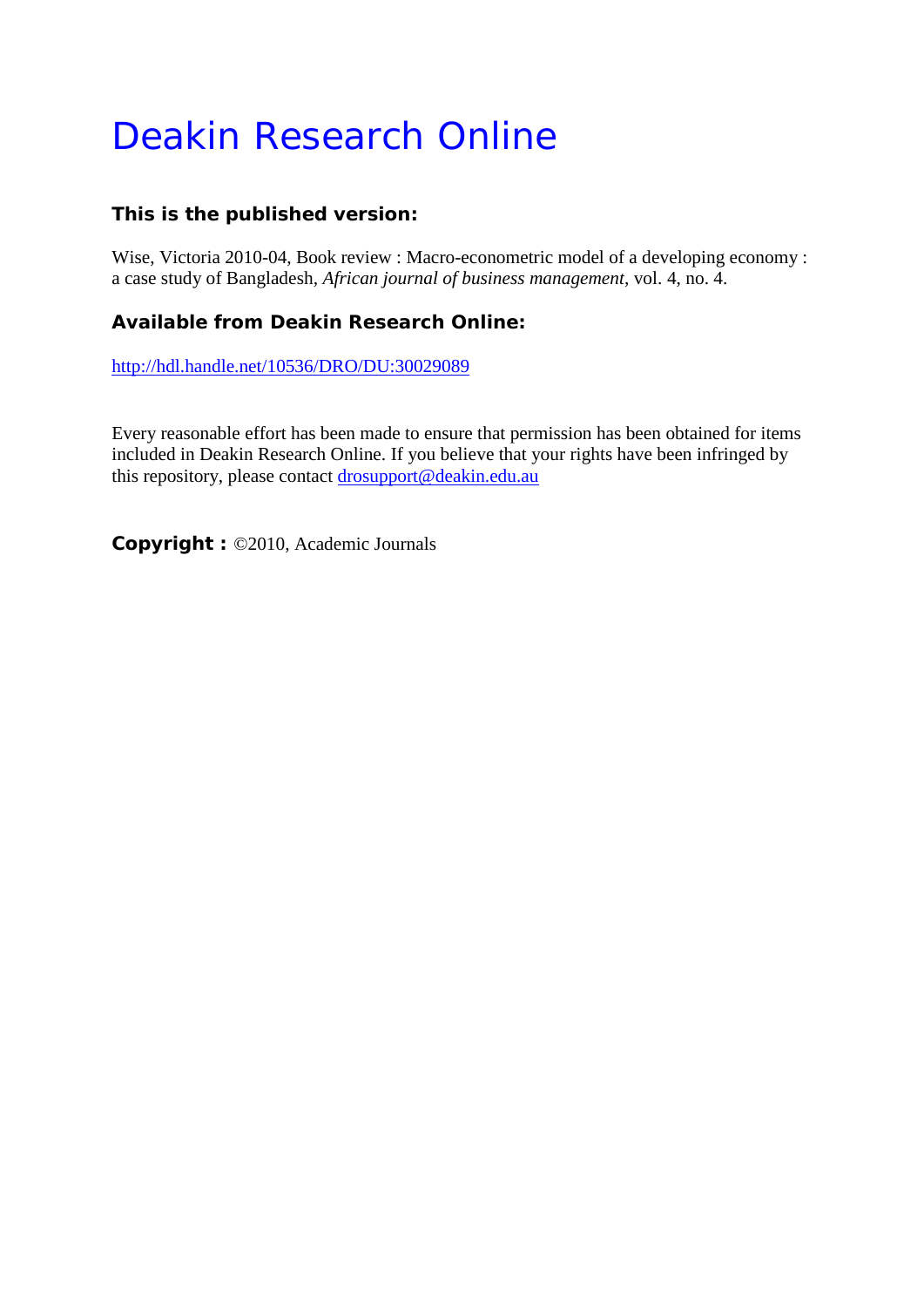*Book Review*

## **Macro-Econometric Model of a Developing Economy: A Case Study of Bangladesh**

### **Publisher: Masud Al Mamun, Friends Publishers, Dhaka, Bangladesh, February, 2006 ISBN: 984-8491-09-0**

#### **Reviewer: Dr Victoria Wise, Deakin Business School, Australia.**

This book seeks to present a macro-econometric model of Bangladesh's developing economy across a 28 year period from 1975 to 2003. Two distinct periods are identified and examined: macro-economic policy under administrative control (1975-1990); and macro-economic policy under reform measures (1990-2003). The author argues that although the economic structural adjustment process was introduced in the 1980s, real financial liberalisation did not occur until 1990.

The book is structured in six chapters. Each chapter addresses a separate issue and is logically presented. Chapter one provides an introduction to the economy of Bangladesh and the underlying study. A comprehensive and useful review of relevant literature has been compiled and is also presented in chapter one. The aim of this compilation is to identify possible determinants of the real, monetary and external economic sectors and any inter-relatedness between these sectors. The outcome is an extensive and relevant coverage of the pertinent literature which will undoubtedly prove useful to other researchers in this area.

The author has subdivided the macro-economic sectors of Bangladesh's economy into three sectors: real; monetary; and external. These sectors are each dealt with separately in chapters two, three and four. In these three chapters, the econometric model is specified; the statistical approach is outlined and results are analysed; and a concise discussion is presented. Chapter two reveals that the use of fiscal policy is insufficient to fully control and improve the economic condition of the country. Chapter three reveals that monetary policy in isolation also is insufficient to fully control or improve Bangladesh's economic condition. Chapter four provides a discussion of the impact of the external sector on Bangladesh's economic condition and recognises the multi-flow effect of this sector on other sectors of the country's economy.

In chapter five, the author examines the nexus between the three economic sectors and argues for vertical and horizontal coordination between the sectors to reduce or eradicate demand and supply side problems detected in the study. Chapter six seeks to draw conclusions from the analysis presented in the previous chapters. Policy recommendations drawn from the analysis of study data and the relevant literature are also provided in chapter six.

The findings presented in this book include that GDP is the main determining factor in the real economy of Bangladesh. The author concludes that neither the Keynesian nor the Monetarist view of the macroeconomic model is fully applicable to the case of Bangladesh. To attain sustainable development, a good coordination between fiscal and monetary policies is required so that reliance on the external sector is reduced, stability within the financial sector is enhanced and economic growth is accelerated.

This book is the culmination of an exhaustive study of the effect of financial sector reform measures in the economy of Bangladesh. The planning and conduct of the research is appropriate. The output shows evidence of good research methodologies and technical adroitness. The review of literature is comprehensive. The book makes a valuable contribution to existing paradigms and practices in the economics literature.

I recommend the book for economic policymakers as it provides a useful and current view of the outcomes of the structural reform process implemented in Bangladesh and suggests ways in which the economic model might be improved. The book is also of value to researchers as it provides empirical findings in a research context that is not yet significantly examined in the economics literature. It references and connects very well to the findings of other similar studies. While the reliability of the study data must be considered in light of the significant use made of secondary data sources, it nonetheless presents a rational, intellectually rigorous and thoughtful treatise on the impact of economic restructuring in a developing economy.